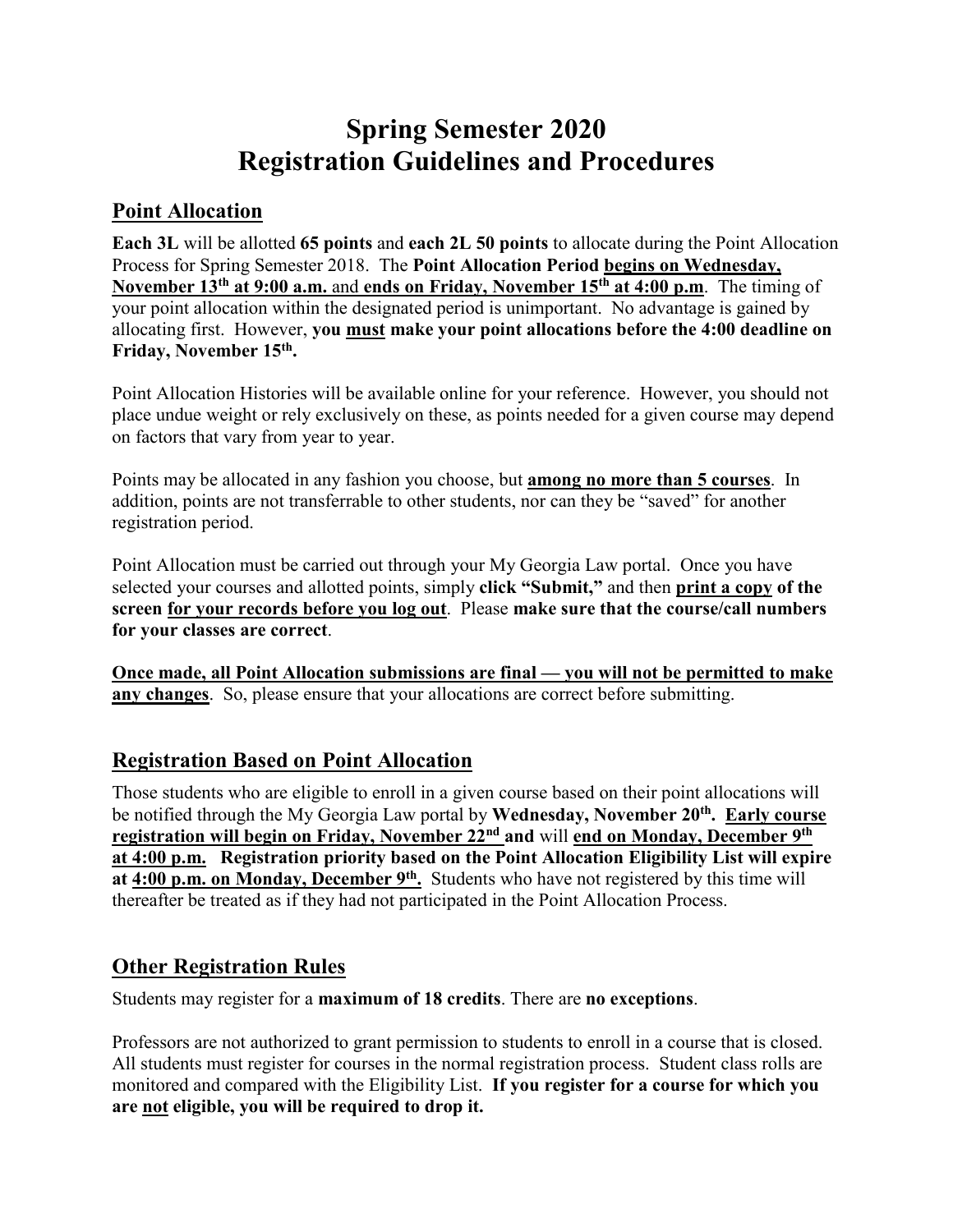### **Late Registration/Schedule Adjustment Period**

The **Late Registration/Schedule Adjustment Period for enrollment in classes that are still OPEN will begin on Friday, December 13th.** The period will **end on Monday, January 6th, 2020 at 4:00 p.m.** Because the Law School's registration process does not operate on a firstcome, first-served basis, if an open course ends up oversubscribed, a lottery will be held in order to determine which students receive the available seats.

# **Courses Outside the Law School**

Up to six hours of credit for graduate-level courses outside the Law School may be applied toward the J.D. degree. Registration for such courses requires permission of the Associate Dean for Academic Affairs. Students must demonstrate the relevance of an outside course to their legal education and/or career plans. Student requests must be made to the Associate Dean in writing or by email no later than **4:00 p.m. on Friday, November 29th.** The request must include the course name, number and description, as well as an explanation of why the student wishes to take the course and how it relates to his or her legal education and/or career objectives.

# **Drop/Add Period**

Classes will begin on **Tuesday, January 7th** and the **Drop/Add Period will begin at 9:00 a.m.** on that same day. The **Drop/Add Period will end on Monday, January 13th**.

Courses **closed** at the beginning of Drop/Add **will remain closed for the semester**.

**Once the Drop/Add Period ends, all student schedules will be considered final.** Further adjustments are left to the discretion of the Associate Dean for Academic Affairs and will only be permitted in exceptional circumstances.

*Special Notice to Clinic/Externship Students***: If you are enrolling in a clinic or externship course, you will not be permitted to change the number of credits that you are seeking following the expiration of the Drop/Add Period. These courses are set up as allowing registration for variable credit hours, so when registering for these courses in Athena you MUST select the correct number of credit hours for your individual registration preferences.**

### **Withdrawal**

The deadline for withdrawal from a course is **Friday, March 20**. Absent exceptional circumstances, after that date, students withdrawing will receive a grade of WF.